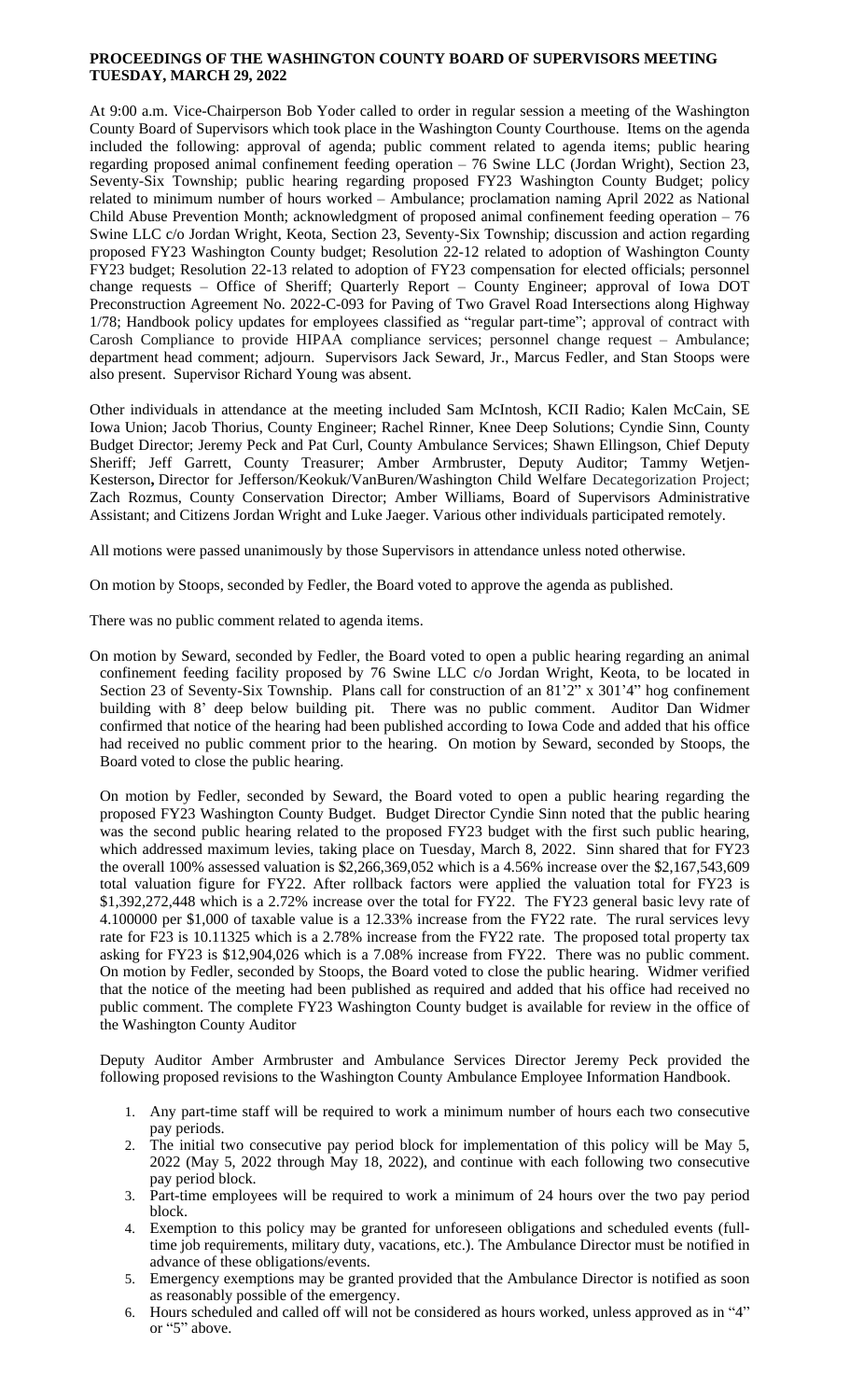On motion by Fedler, seconded by Stoops, the Board voted to approve policy related to minimum number of hours worked as presented.

On motion by Fedler, seconded by Seward, The Board voted to adopt a proclamation designating April, 2022, as National Child Abuse Prevention Month.

#### **PROCLAMATION NATIONAL CHILD ABUSE PREVENTION MONTH APRIL 2022**

**WHEREAS**, child abuse and neglect is a serious problem that can be prevented; and

**WHEREAS**, our children are our most valuable resources and will shape the future of Iowa; and

**WHEREAS**, child abuse can have long-term psychological, emotional, and physical effects that have lasting consequences for victims of abuse; and

**WHEREAS**, protective factors are conditions that reduce or eliminate risk and promote the social, emotional, and developmental well-being of children; and

**WHEREAS**, effective child abuse prevention activities succeed because of the partnerships created between child welfare professionals, education, health, community- and faith-based organizations, businesses, law enforcement agencies, and families; and

**WHEREAS**, all members of a community benefit from creating conditions that support strong and healthy families; and

**WHEREAS**, communities must make every effort to promote programs and activities that create strong and thriving children and families; and

**WHEREAS**, we acknowledge that we must work together as a community to increase awareness about child abuse and contribute to promote the social and emotional well-being of children and families in a safe, stable, and nurturing environment; and

**WHEREAS**, prevention remains the best defense for our children and families.

**NOW, THEREFORE**, be it resolved that we, the Washington County Board of Supervisors, do hereby proclaim the month of April, 2022, as

#### **NATIONAL CHILD ABUSE PREVENTION MONTH**

in Washington County, Iowa, and urge all its citizens to recognize this month by dedicating themselves to the task of improving the quality of life for all children and families.

On motion by Seward, seconded by Fedler, the Board voted to acknowledge a proposed animal confinement feeding operation proposed by 76 Swine LLC c/o Jordan Wright, Keota, to be located in Section 23 of Seventy-Six Township.

On motion by Seward, seconded by Fedler, the Board voted by way of roll call vote to approve Resolution 22-12 as follows and to authorize the Vice-Chairperson to sign Resolution 22-12 on behalf of the Board.

### **RESOLUTION 22-12**

## **ADOPTION OF WASHINGTON COUNTY BUDGET FOR FISCAL YEAR BEGINNING JULY 1, 2022, AND ENDING JUNE 30, 2023, PER IOWA CODE 331.434**

**WHEREAS**, Iowa Code 331.434 requires that after a budget hearing, the Washington County Board of Supervisors shall adopt by resolution a budget, and;

**WHEREAS**, the Washington County Board of Supervisors has met the budget publication requirements in Iowa Code 331.434 through publication in the SE Iowa Union and The News, and;

**WHEREAS**, the Washington County Board of Supervisors has met the budget hearing requirements in IA Code 331.434 through public hearings held on March 8, 2022, at 9:00 a.m. and on March 29, 2022, at 9:00 a.m.

**THEREFORE, BE IT RESOLVED**, on the 29th day of March 2022, the Washington County Board of Supervisors hereby adopts by resolution the Washington County budget for the fiscal year beginning July 1, 2022 and ending June 30, 2023.

On motion by Seward, seconded by Stoops, the Board voted by way of roll call vote to approve Resolution 22-13 as follows and to authorize the Vice-Chairperson to sign Resolution 22-13 on behalf of the Board.

#### **RESOLUTION 22-13**

**WHEREAS**, the Washington County Compensation Board meets annually to recommend a compensation schedule for elected officials for the fiscal year immediately following, in accordance with Iowa Code Chapters 331.905 and 331.907, and

**WHEREAS**, the Washington County Compensation Board met on December 20, 2021, and made the following salary recommendations for the following elected officials for the fiscal year beginning July 1, 2022:

| Elected Official | <b>FY22</b><br>Salary | Recommended<br>% Increase | Recommended<br><b>FY22 \$ Increase</b> | Recommended<br>FY23 Salary |
|------------------|-----------------------|---------------------------|----------------------------------------|----------------------------|
| Auditor          | \$78,630              | 20.00%                    | \$15,726                               | \$94,356                   |
| Attorney         | \$124,339             | 20.00%                    | \$24,868                               | \$149,207                  |
| Recorder         | \$74.691              | 20.00%                    | \$14,938                               | \$89,629                   |
| Sheriff          | \$102,243             | 35.00%                    | \$35,785                               | \$138,028                  |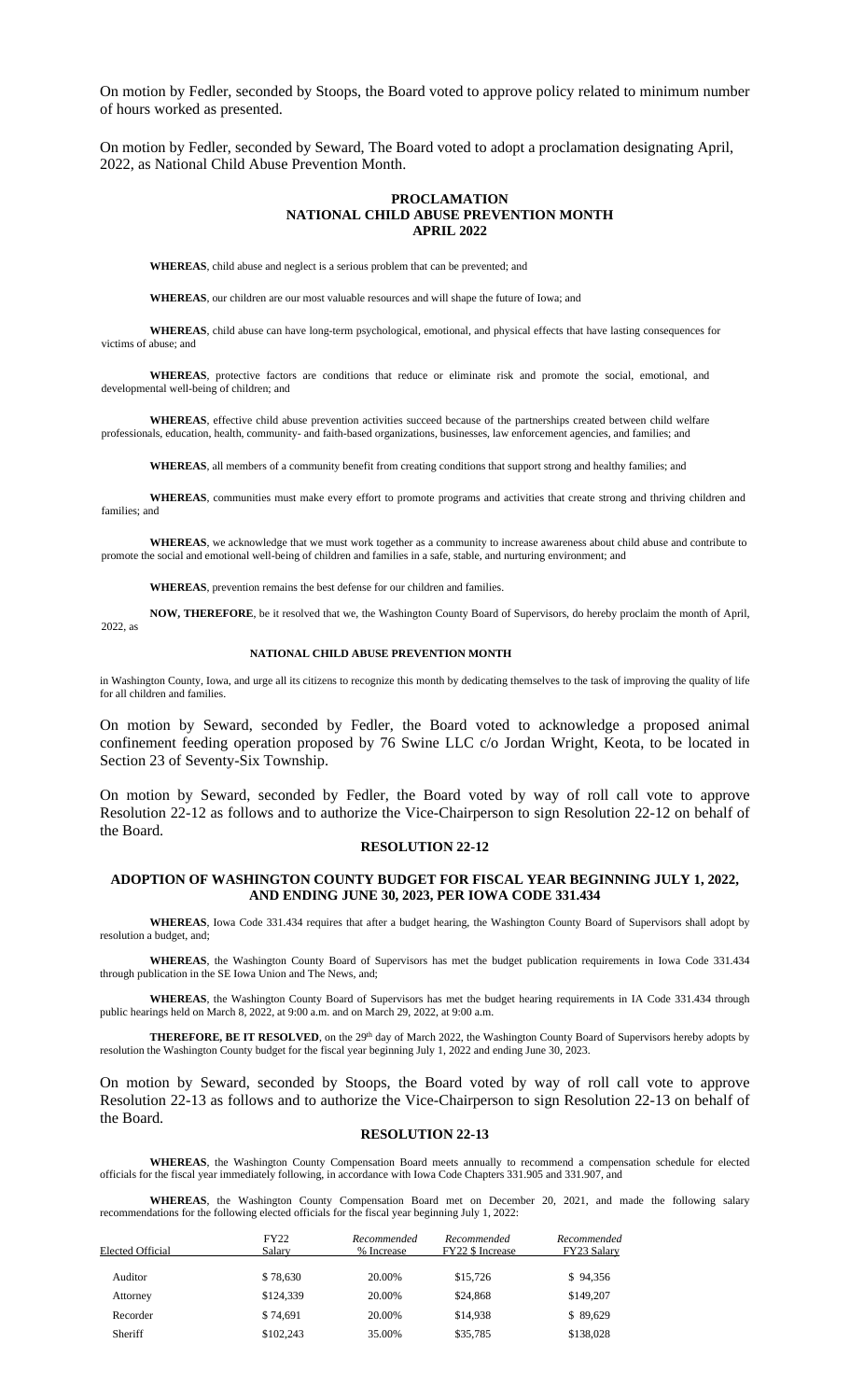| Supervisor       | \$39.263 | 20.0%     | \$7,853  | \$47.146    |
|------------------|----------|-----------|----------|-------------|
| Supervisor Chair | 1.500    | 133.33.0% | \$2,000  | 3,500<br>S. |
| Treasurer        | \$75,772 | 20.0%     | \$15,154 | \$90,926    |

The vote on the motion: Aye-Seward, Stoops, Fedler; Nay-Yoder; Absent-Young.

The Board held no discussion and took no action with regard to a personnel change request from the Office of Sheriff.

County Engineer Jacob Thorius provided the Board with the Secondary Roads Quarterly Report for the 4 th quarter of calendar year 2021. During the quarter Secondary Roads staff hauled a total of 22,046 tons of road rock, replaced 575 feet of road pipe, and cleaned 2,700 feet of roadway ditches. The report also provided a summary of various road construction projects that were undertaken and/or completed during the quarter. Thorius shared that during the quarter a total of \$6,976.95 was spent on salt, sand, employee hours, and equipment along with \$32,309.53 for snow blades and \$70,601.84 for diesel fuel in order to combat freezing precipitation and icy bridges on two occasions that occurred in late December of 2021. Thorius also spent time reviewing the 14 subdivisions that were submitted during the quarter which included four property line adjustments, nine plats of survey, and one retracement. For the entire 2021 calendar year a total of 83 subdivision applications were submitted. All of the work performed during the quarter was completed with a daily average of three staff members, out of a possible 33, absent from work due to vacation or illness. On motion by Stoops, seconded by Fedler, the Board voted to acknowledge receipt of the Secondary Roads Quarterly Report for the 4<sup>th</sup> quarter of calendar year 2021. The complete report is available for viewing in the Auditor's office.

Thorius shared that the Iowa DOT is planning a project that will consist of grading and paving overlay work on a portion of Highway 1 and 78 extending from the Keokuk/Washington County line eastward to Brighton. The project includes installation of 4-foot-wide paved shoulders along the roadway. Project plans also include paving work at two intersections in order to improve safety and provide ease in maintenance. One such location is the intersection of Fir Avenue and Highways 1 and 78 in which a 50 feet portion of Fir Avenue north of the intersection will be paved with Washington County bearing the entire cost. The other location is at the intersection of County Line Road and Highways 1 and 78 in which a 50 feet portion of County Line Road will be paved northward from the intersection with both Washington County and Keokuk County sharing equally in the cost. The bid letting date for the two County projects will take place in June of 2022. On motion by Seward, seconded by Fedler, the Board voted to approve Preconstruction Agreement No. 2022-C-093 with the Iowa Department of Transportation related to paving of 2 gravel road intersections along Highways 1 and 78 and to authorize the Vice-Chairperson to sign pertinent documents.

Armbruster provided the following proposed revisions to the Washington County Employee Information Handbook.

Section 2.9.b – Overnight Lodging – "According to Iowa Code 80.45A all employees of establishments in Iowa that provide lodging must complete the Iowa Department of Public Safety Human Trafficking course and pass a competency test in order for their employer to receive public funds as payment for services.

Prior to completing lodging reservations all employees must verify that the lodging provider has been certified with regard to such training. This can be accomplished by accessing the following website: www.stophtiowa.org. In order to be reimbursed for lodging expenses employees must submit a hard copy of such proof of certification along with a properly completed expense reimbursement claim form.

If an employee stays at a non-certified lodging provider the employee will not be reimbursed for lodging expenses."

Section 4.2 – Personal Day – "Regular part-time employees will be granted one personal day on a pro rata basis each calendar year".

Section 4.3 – Vacation – "A regular part-time employee will earn vacation leave pro rata based on the employee's normal hours of work and the regular full-time schedule, figured each pay period".